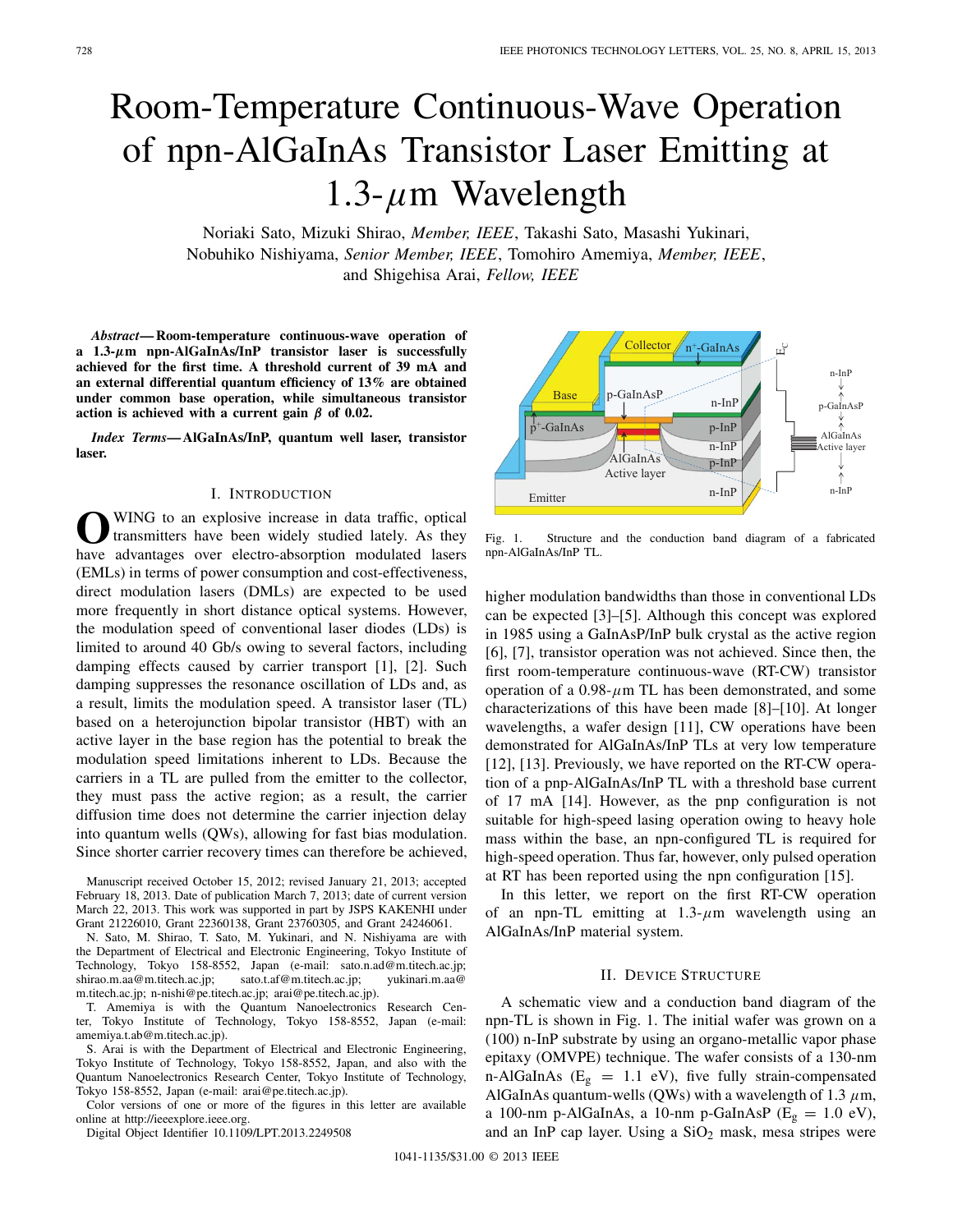

Fig. 2. SEM image of fabricated device.

formed in a two-step etching process: first, the p-GaInAsP and Al-containing layers were etched with a bromine-methanol solution ( $Br_2/CH_3OH = 1:1000$ ), and then, additional mesa heights were added using a CH<sub>4</sub>/H<sub>2</sub> reactive-ion-etching (RIE) process. Finally, high mesa stripes (approximately 1.0  $\mu$ m in height) were formed. After mesa formation, two cleaning processes were undertaken. The first was a three-step wet cleaning process involving the addition of a solution of  $Br_2:CH_3OH$  (1:40000) to clean the surface, the addition of a mixture of  $H_2SO_4:H_2O_2:H_2O$  (1:1:40) to clean the Al-containing region, and finally the addition of 1% BHF to remove the oxidized layer. The device was then placed in an OMVPE reactor, where the second cleaning process, i.e., thermal cleaning, was carried out. This was done in a PH<sub>3</sub> atmosphere for 45 min at 650 °C—the optimal conditions for high-quality buried heterostructure (BH) AlGaInAs/InP LDs [16]. Mesa stripes with n(100 nm)/p(200 nm)/n(300 nm)/p(400 nm)-InP current blocking layers were then buried, and after removing the  $SiO<sub>2</sub>$  mask, a 200-nm-thick p-GaInAsP base layer ( $E<sub>g</sub> = 1.0$  eV) and a 50-nm-thick n-InP collector layer were regrown across the entire surface. A 6- $\mu$ m-width SiO<sub>2</sub> mask was formed on the stripe, and then, a 250-nm-high mesa stripe was formed by p-InP-exposed reactive ion etching (RIE). This was followed by OMVPE regrowth of a 250-nm-thick p-InP, a 30-nm-thick p+-GaInAs base contact layer, and a 50-nm-thick n-InP layer. After removing the  $SiO<sub>2</sub>$  mask, a 1600-nm-thick n-InP subcollector layer, a 50-nm-thick  $n^+$ -GaInAs collector contact layer, and an InP cap layer were regrown. Finally, the collector and base mesas were formed using RIE and wet etching, and the collector, base, and emitter (backside) electrodes were formed by evaporating Ti/Au (25 nm/200 nm) onto the device. Laser cavities without high reflective coating were created by cleavage. A scanning electron microscope (SEM) image of the fabricated device is show in Fig. 2.

#### III. LASING CHARACTERISTICS

Fig. 3 shows the current-output power (*I* −*L*) characteristics of a TL developed using the abovementioned process. The TL had a cavity length of 750  $\mu$ m and a stripe width of 1.3  $\mu$ m, and it operated in a common-base (CB) configuration under



Fig. 3. Lasing characteristics of the TL under common base configuration.

RT-CW conditions. For the reference, the *I*–*L* characteristics under 2-terminal configuration, which means emitter-base configuration with floating collector, is also shown. It should be noted that this was the first npn-TL to achieve RT-CW lasing at a wavelength of 1.3  $\mu$ m using an AlGaInAs/InP material system. The threshold emitter current was 39 mA, while the external differential quantum efficiency from both facets was 13%; the calculated threshold current density was 3.5 kA/cm<sup>2</sup>. By applying collector base voltage  $V_{CB}$ , both an increase in threshold current and a decrease in the output power were observed. We believe that this was partly because of the Franz–Keldysh effect; that is, as the effective bandgap of the p-GaInAsP base layer changed by the application of the voltage, the absorption at the p-GaInAsP base layer increased. Given that the output power of this device can be controlled by applying collector voltage, it can be expected that this device should be capable of controlling gating functions with changes in the collector voltage. Another possible cause was an Early effect. This caused the decrease of base current, therefore, higher emitter current was needed to boost base current to reach the threshold.

Fig. 4 shows a lasing spectrum of a device with a cavity length of 1000  $\mu$ m at a threshold current of 43 mA under 2-terminal operation. At twice the threshold current, the lasing wavelength reached 1360 nm, and the measured longitudinal resonant mode spacing was 0.26 nm.

Fig. 5 shows the *I*–*L* characteristics of the device, which was also used in Fig. 3, using a common-emitter (CE) configuration under RT-CW conditions. Unlike in Fig. 3, the horizontal axis here represents the base current  $I_B$ . Lasing was also achieved in this case, and nearly the same threshold current (39 mA) and external differential quantum efficiency (11%) were obtained at a  $V_{CE}$  of 0 V. Unlike in the CB configuration, minimal collector-emitter voltage dependence was observed due to the small current gain explained later. The decrease of the optical power was caused by Franz–Keldysh effect.

Fig. 6 shows the dependence of the collector current *IC* on the collector emitter voltage  $V_{\text{CE}}$  in the CE configuration.